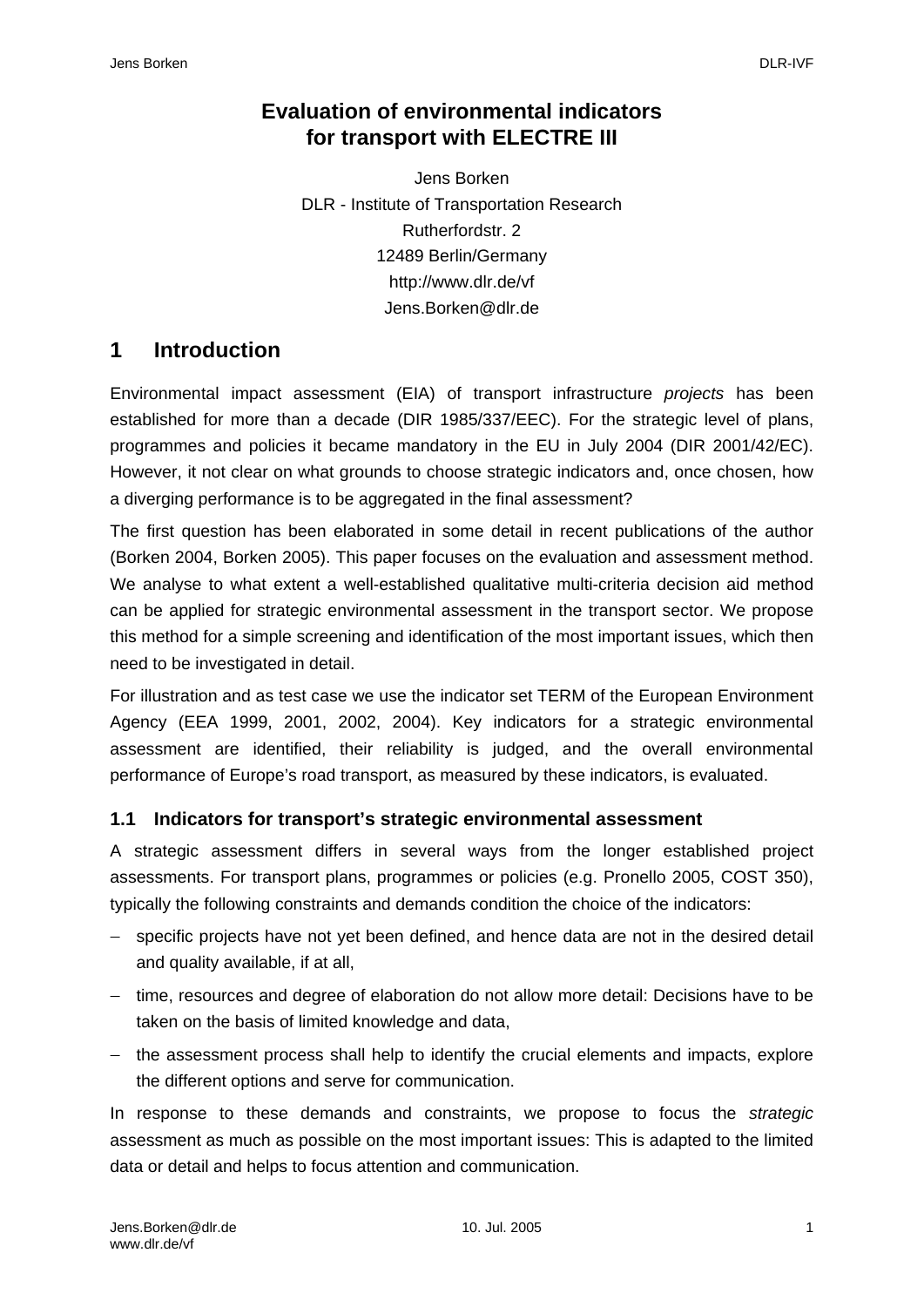#### **Integrated environmental assessment of European road traffic with TERM indicators**

The nature of the plan, programme or policy determines which impact will have priority. To proceed for transport we take the example to assess the development of the environmental performance of road transport in Europe, as it is described by the TERM indicators (EEA 1999, 2001, 2003, 2005). We are not concerned with proposing an *ideal* set of indicators; on the contrary, we analyse how to make the most of real-world indicators and data. As the focus of the TERM indicators is on the impacts of the traffic, not so much on the immediate infrastructure or construction impacts, they seem à priori well suited for a strategic impact assessment. We have verified that the indicators cover almost all impact categories enumerated in the SEA directive. To keep the number of indicators and thus the data needs as limited as possible, we propose to use only one representative indicator for each impact category. This approach has been studied in detail for the integrated assessment of the environmental impact of road traffic in Europe (Borken 2005).

Twenty-four indicators have originally been put forward for nine impact categories. For a strategic assessment we propose to focus on seven indicators, each representing an impact that is both relevant and pertinent to transport, and chosen on the following grounds (cf. Appendix):

- − non-redundant; among several possible indicators we choose the one according to the precautionary principle;
- − specific for transport as cause *as well as* pertinent for a relevant environmental impact,
- − transport is considered a relevant source, if it contributes more than 5% to the total impact.

Each impact category and the respective indicators have been analysed in detail in (Borken 2005), but this is not part of this paper. Based on this analysis we propose seven key indicators for consideration in a Strategic Environmental Assessment of transport (Table 1).

Our proposal to focus on a few representative indicators is a response to the perceived demands and constraints of a strategic assessment: The need to decide while the planning is pending, hence without precision, detail and reliable data. These constraints are and must furthermore be matched by the assessment method. Indeed, both, the selection of the relevant impacts and indicators and of an appropriate evaluation method are interlinked and iterative.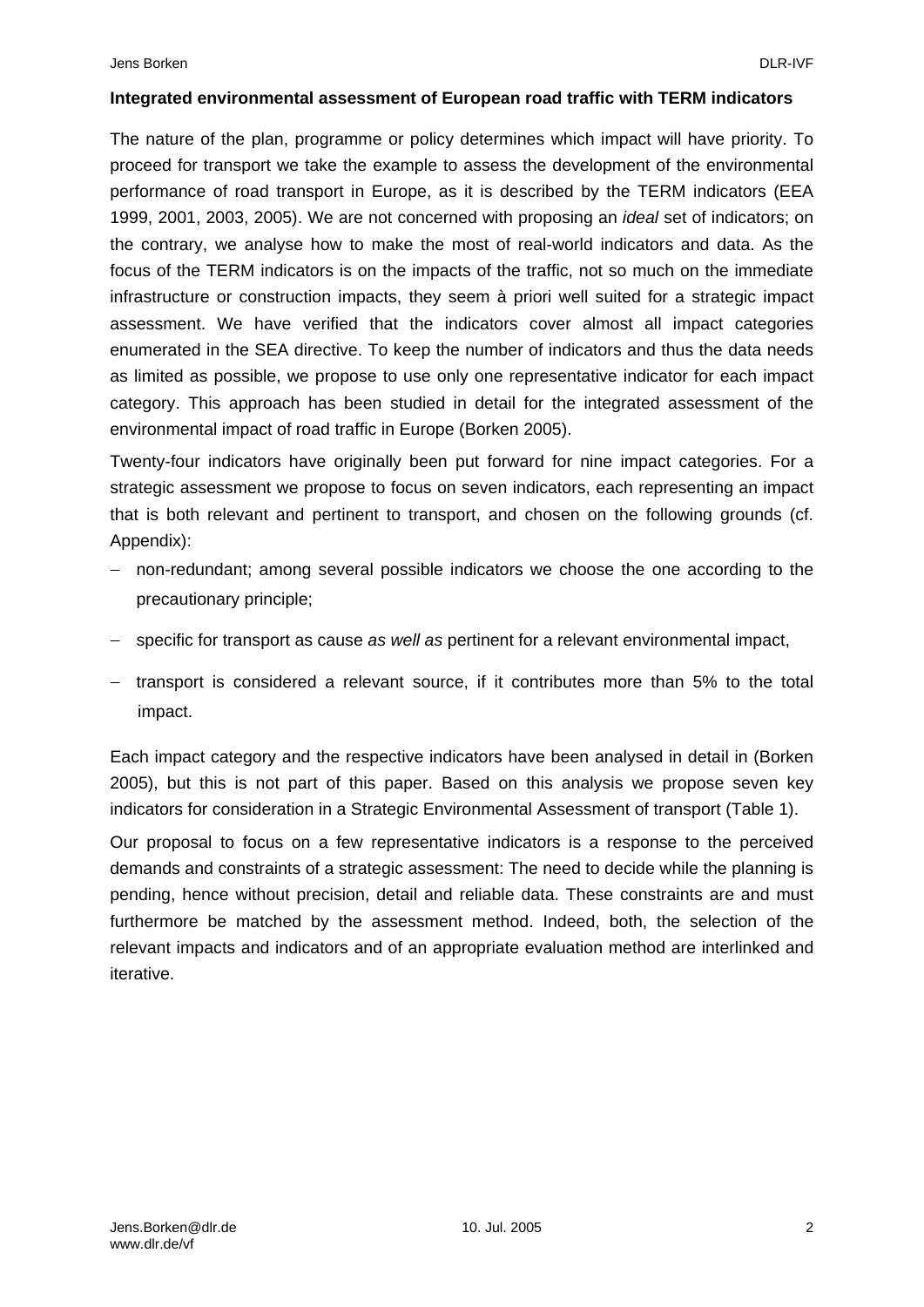| Impact category<br>associated indicator                                                                                                           | Aggregati<br>on factor     | Specif.<br>contrib. | Reference year, comment, source                                                                                                                                                                                  |  |  |
|---------------------------------------------------------------------------------------------------------------------------------------------------|----------------------------|---------------------|------------------------------------------------------------------------------------------------------------------------------------------------------------------------------------------------------------------|--|--|
| Climate change                                                                                                                                    |                            |                     |                                                                                                                                                                                                                  |  |  |
| Emissions greenhouse gases                                                                                                                        | $CO2-eq$                   | 21%                 | 2001: excl. internat. bunkers, EEA 2003a:37.                                                                                                                                                                     |  |  |
| Health protection: Air pollution                                                                                                                  |                            |                     |                                                                                                                                                                                                                  |  |  |
| pot. concentration of particles (PFP)                                                                                                             | PM10-eq                    | 38%                 | 1999: tentative aggregation of particle precursors,<br>EEA 2003:69; de Leeuw 2002.                                                                                                                               |  |  |
| pot. concentration of ozone (TOFP)                                                                                                                | NMHC-eq                    | 53%                 | 1999: tentative aggregation of ozone precursors,<br>EEA 2003:69; de Leeuw 2002.                                                                                                                                  |  |  |
| <b>Health protection: Noise</b>                                                                                                                   |                            |                     |                                                                                                                                                                                                                  |  |  |
| Exposition to traffic noise                                                                                                                       | dB(A)                      | $-/-$               | no European data provided.                                                                                                                                                                                       |  |  |
| Annoyance by traffic noise                                                                                                                        | #                          | 50%                 | lower estimate based on (UBA 2001:321) for Germany                                                                                                                                                               |  |  |
| <b>Health protection: Accidents</b>                                                                                                               |                            |                     |                                                                                                                                                                                                                  |  |  |
| <b>Traffic fatalities</b>                                                                                                                         | $#$ ,<br><b>YOLL</b>       | 40%                 | Share of all accident fatalities: 30-40%.<br>Share of all years of life lost by accident: >50%,<br>KUSS 2002:40.                                                                                                 |  |  |
| Injured                                                                                                                                           | $#$ ,<br>treatment<br>days | 15%                 | Share of all accident hospital admissions: 10-20%.<br>Share of hospital treatment days of all accidents: 10-20%<br>KUSS 2002:40.                                                                                 |  |  |
| Protection of biodiversity (terrestr.)                                                                                                            |                            |                     |                                                                                                                                                                                                                  |  |  |
| Unfragmented areas                                                                                                                                | %                          | 50%                 | Assumption: Fragmentation caused equally by traffic<br>infrastructure and settlement area.                                                                                                                       |  |  |
| pot. concentration of eutrophying<br>compounds                                                                                                    | N-pot                      | 34%                 | 1999: tentative aggregation,<br>EEA 2003:69; de Leeuw 2002.                                                                                                                                                      |  |  |
| pot. concentration of acidifying<br>compounds                                                                                                     | $H + -eq$                  | 25%                 | 1999: tentative aggregation,<br>EEA 2003:69; de Leeuw 2002.                                                                                                                                                      |  |  |
| Protection of biodiversity (marin)                                                                                                                |                            |                     |                                                                                                                                                                                                                  |  |  |
| Discharge of oil at sea and<br>discovered oil discharges                                                                                          | t oil<br>t oil             | 22%<br>44%          | In long-term average about 45.000 t oil are released<br>annually, of which $\sim$ 10.000 t in accidents und $\sim$ 20.000 t<br>from illegal discharges, Pavlakis et al. 2001:6f;<br>REMPEC:16, 19; EEA 2002a:98. |  |  |
| <b>Energetic ressources</b>                                                                                                                       |                            |                     |                                                                                                                                                                                                                  |  |  |
| Final energy consumption                                                                                                                          | mio toe                    | 32%                 | 2001: excl. internat. bunkers, EuroStat 2001:11.<br>Share of primary energy lower.                                                                                                                               |  |  |
| End-of-life vehicles and tyres                                                                                                                    | mio toe                    | 6%                  | max. 6% of transport's final energy consumption,<br>Borken 2005:90f.                                                                                                                                             |  |  |
| Land as ressource                                                                                                                                 |                            |                     |                                                                                                                                                                                                                  |  |  |
| Land take by traffic infrastructure                                                                                                               | %                          | ca. 40%             | Traffics share of total traffic and settlement area in D,<br><b>UBA 2001.</b>                                                                                                                                    |  |  |
| Disposal of end-of-life vehicles and<br>of tyres                                                                                                  | $\%$                       | $<2\%$              | max. 1% and 0,6% of total waste disposal, banned from<br>2006; Borken 2005:90f.                                                                                                                                  |  |  |
| Stratospheric ozone depletion                                                                                                                     |                            |                     |                                                                                                                                                                                                                  |  |  |
| Emission of ozone depleting<br>substances                                                                                                         | ODP-eq                     | $< 5\%$             | 2001: EEA 2003 02; EEA 2002a.                                                                                                                                                                                    |  |  |
| Abbreviations: PFP: Particle forming potential; TOFP: Total ozone forming potential; YOLL: Years of life lost. ODP: Ozone<br>depletion potential. |                            |                     |                                                                                                                                                                                                                  |  |  |

Table 1: Attribution of indicators to impact categories. Representative indicators proposed are highlighted.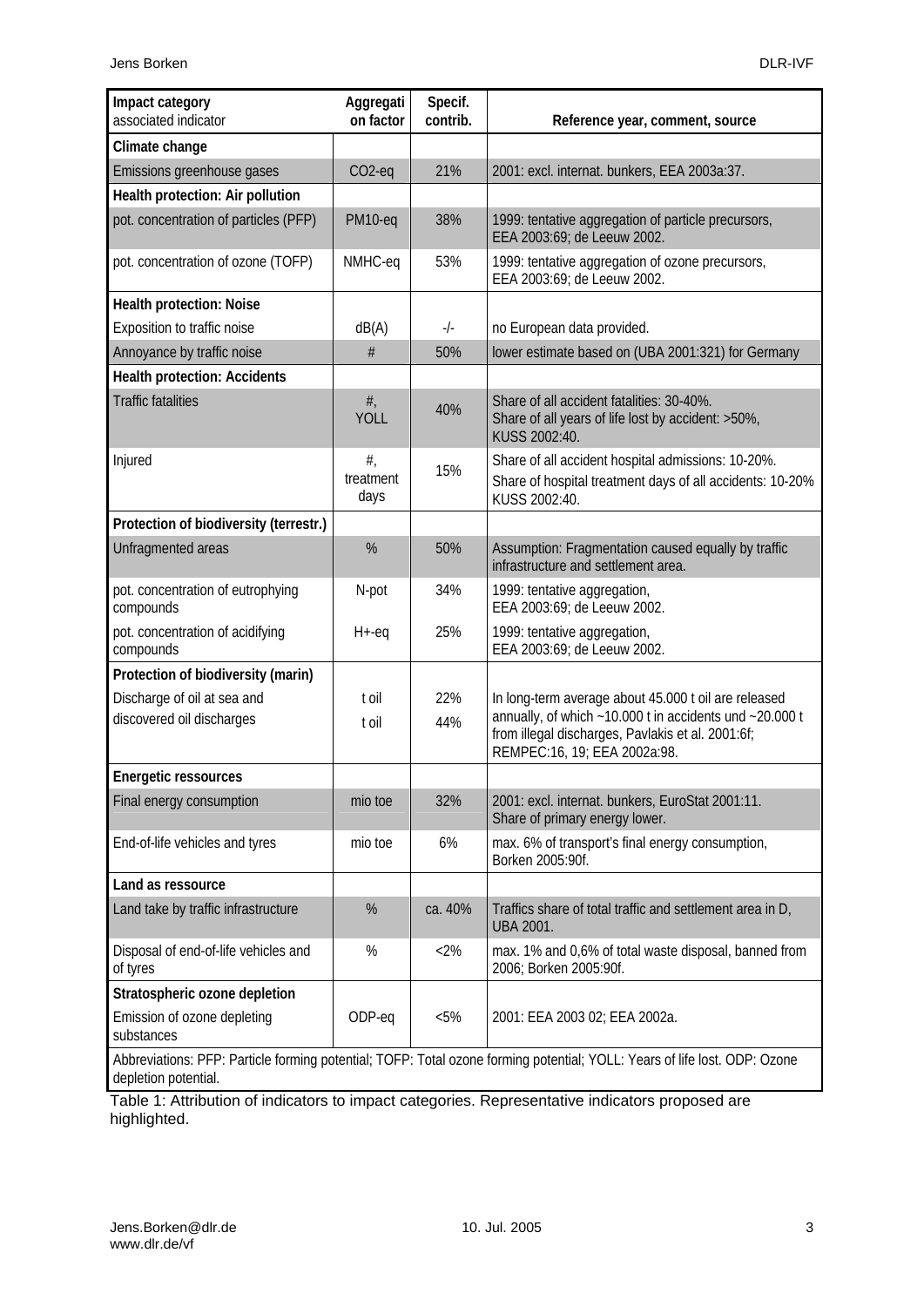# **2 Systematic evaluation of indicators**

We propose for the strategic phase on an assessment a qualitative evaluation method, that is particularly well suited to a poor data situation. We analyse here to what extent the socalled ELECTRE III method can help with strategic environmental assessment. The following characteristics appear particularly promising in our context:

- − It is designed to handle imprecise data and can also use qualitative input;
- the data can be used in their natural units without any need for conversion;
- − compensation can be excluded and a maximal compromise is identified instead;
- it provides a hierarchy of the cases compared, if there is sufficient ground.

ELECTRE has already been proposed for use in the project PIE; its technical and mathematical details can be found elsewhere (Roy and Bouyssou 1993; Rousval 2005). We just highlight the following fundamental assumptions:

- − A case A is preferred against a case B, if and only if two conditions are satisfied:
	- There are sufficiently strong arguments to favour A instead of B, and
	- there is no significant opposition nor veto against the preference of A over B.

I.e. neither a maximisation of advantages nor a compensation of disadvantages are sufficient to decide on the comparison between two cases. Thus, ELECTRE III is compromise-oriented and highlights strong minority votes.

- − The preferences between the cases under consideration are constructed in pairwise comparisons. I.e. it is assumed, that the preferences do not exist independently of the elaboration of the problem and hence cannot simply be revealed, but that they evolve dependent on context, actors and their system's understanding.
- − The assessment is ordinal: Only the differences between two indicators with respect to thresholds are important. Once these thresholds have been passed, neither its absolute value nor a potential improvement or deterioration of this indicator are taken into account.

The representative indicators identified above continue to serve as test case. The assessment result is – with ELECTRE - independent of the specific choice of the indicator representing the impact category. Other indicators with proportionally about the same development would return the same results, as only relative developments of the different indicators and not their absolute values are taken into account. The weights are directly allocated to the impact category; they are independent of the indicator, its value or measurement unit.

Data on the environmental performance of European road transport are derived for 1990 to 2010 (Borken 2005); the evaluation shall answer how the overall environmental impact, as measured by the TERM indicators and their related data, has or will develop(d).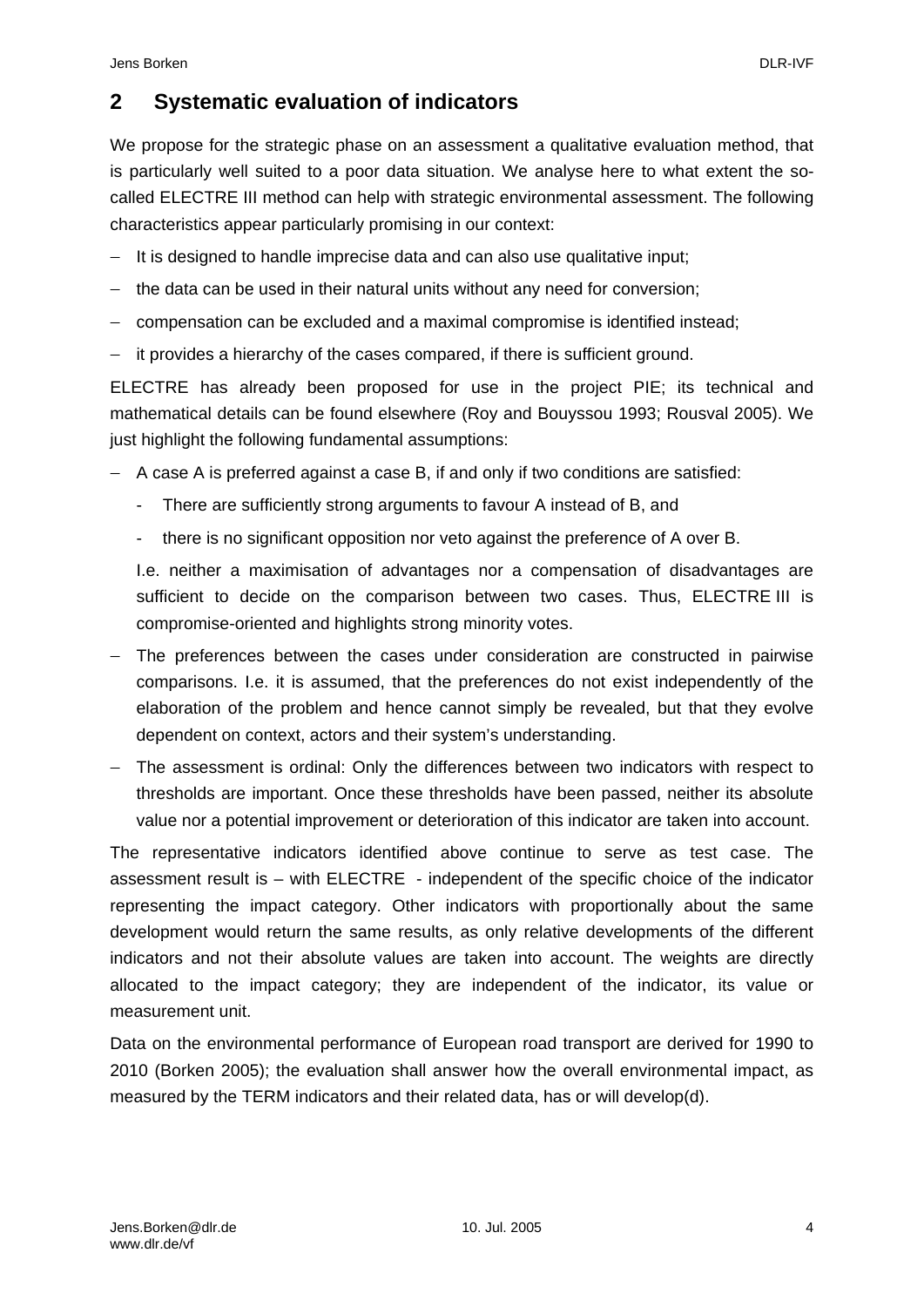#### **2.1 Identification of important indicators**

TERM has been developed by the European Environment Agency in cooperation with EuroStat and several dedicated European Topic Centres since 1998. However the Agency considers the comparability of many data over time and space as poor. Hence it is imperative to use an assessment method like ELECTRE III that systematically accounts for these uncertainties.



Figure 1: Graphical representation of the data for the key indicators relative to 1990 (=100%).

Note: The indicators for fragmentation and land take refer to the rate of change of the construction of extra-urban transport infrastructure, which is assumed decreasing.

For the representative indicators chosen from TERM, the data structure is relatively simple (Figure 1): The indicators 'transport's final energy consumption' and 'CO<sub>2</sub>-emissions' increase monotonously, and thus become worse, while all other indicators decrease monotonously, and thus become better. However, the uncertainty for noise exposure data or, likewise, for noise perception and for air pollutant emissions - here for emissions of particulate precursors - is significantly larger than their rate of change even over ten years.

Hence, two of the seven indicators chosen - or any other of the available representatives for the respective impacts – are too uncertain to found an assessment. The assessment in turn will depend, how the deterioration in the impact categories energy resources and climate change is judged compared to the ameliorations for accidents, biodiversity and land resources.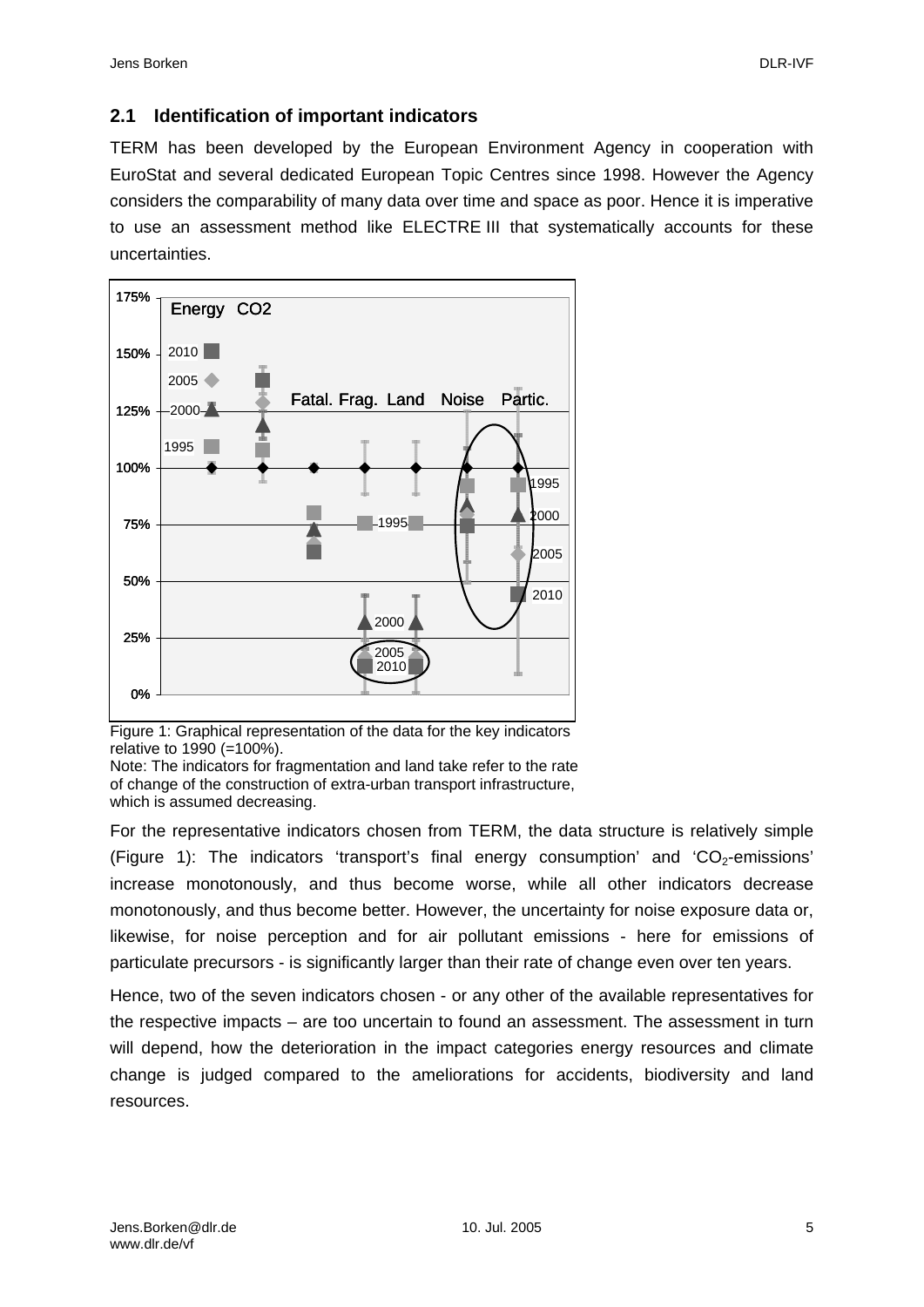#### **2.2 Overall assessment from the point of view of different values or actors**

Having identifies the conflicting areas the following trade-off between heterogeneous and opposing impacts is the essential valuation phase. This is inherently subjective and usually gives rise to a lot of contentious, sometimes ideological discussions. Typically, different actors have different interests in transport plans, programmes and policies, and hence they attach different value to the same impact. This diversity of possible assessments needs to be taken into account for an overall result. This paper emulates different values by defining four profiles, which attach different weight to the three overall objectives: Protection of health, ecosystems or resources. Either, all objectives receive equal weight or, alternatively, one of the objectives is given with 50% a dominant weight and the other two objectives 25% each (Table 2).

| Overall objective  | Protection of human health |              | Protection of structure and<br>function of ecosystems |                     |                   | Protection of resources |                   |
|--------------------|----------------------------|--------------|-------------------------------------------------------|---------------------|-------------------|-------------------------|-------------------|
| Impact category    | Accidents                  | <b>Noise</b> | Air<br>pollution                                      | <b>Biodiversity</b> | Climate<br>change | Energy<br>resources     | Land<br>resources |
| a) Equal weights   | 33/2                       | 33/2         | 33/3                                                  | 33/3                | 33/3              | 33/2                    | 33/2              |
| b) Health dom.     | 50/2                       | 50/2         | 25/3                                                  | 25/3                | 25/3              | 25/2                    | 25/2              |
| c) Ecosystems dom. | 25/2                       | 25/2         | 50/3                                                  | 50/3                | 50/3              | 25/2                    | 25/2              |
| d) Resources dom.  | 25/2                       | 25/2         | 25/3                                                  | 25/3                | 25/3              | 50/2                    | 50/2              |

Table 2: Weighting profiles depending on the overall protection target applied to the impact categories. These different assessment schemes allow us to identify controversial results, but, not least, the converging issues despite different values. In the case of the TERM data with their simple monotonous structure, the rankings are strongly converging (Figure 2): The overall environmental impact does decrease from 1990 to 2010 but differences between 2000 and 1995 are not clearly discriminatory. I.e. a large number of actors with different priorities can agree to accept these improvements. They are clear enough that they do not depend on the details of the assessment.

However, the environmental state between five consecutive years cannot reliably discriminated. This reflects on the one hand the inertia of the transport system, on the other hand however also the imprecise data and insensitive indicators. These need therefore be improved in order to serve as a finer and more reliable instrument for analysis and assessment.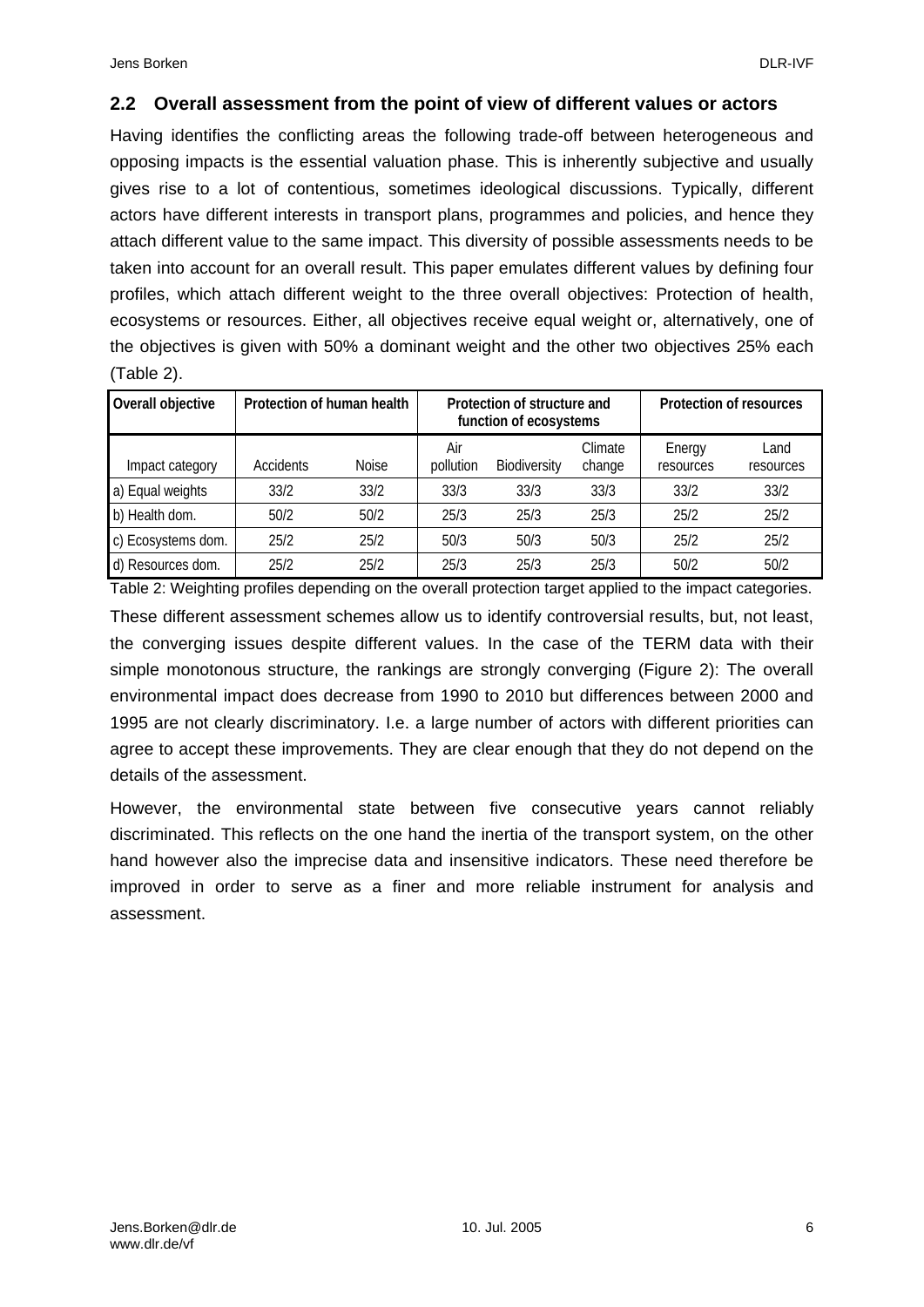



#### **2.3 Sensitivity analysis: When can the dominant assessment be inverted?**

Having identified the convergence it is equally important to know, where the limits of the common assessment are. As there are only two impact categories, represented by the indicators energy consumption and  $CO<sub>2</sub>$ -emissions, whose performance deteriorates over time, a rank reversal can only occur, when their relative weight is increased (Figure 3): As soon as 40% of the overall weight are allocated to the impact categories climate change and energy resources, the different years can no longer be discriminated: Advantages and disadvantages in the overall environmental performance of Europe's road transport balance

Deviations from the diagonal indicate ambiguities.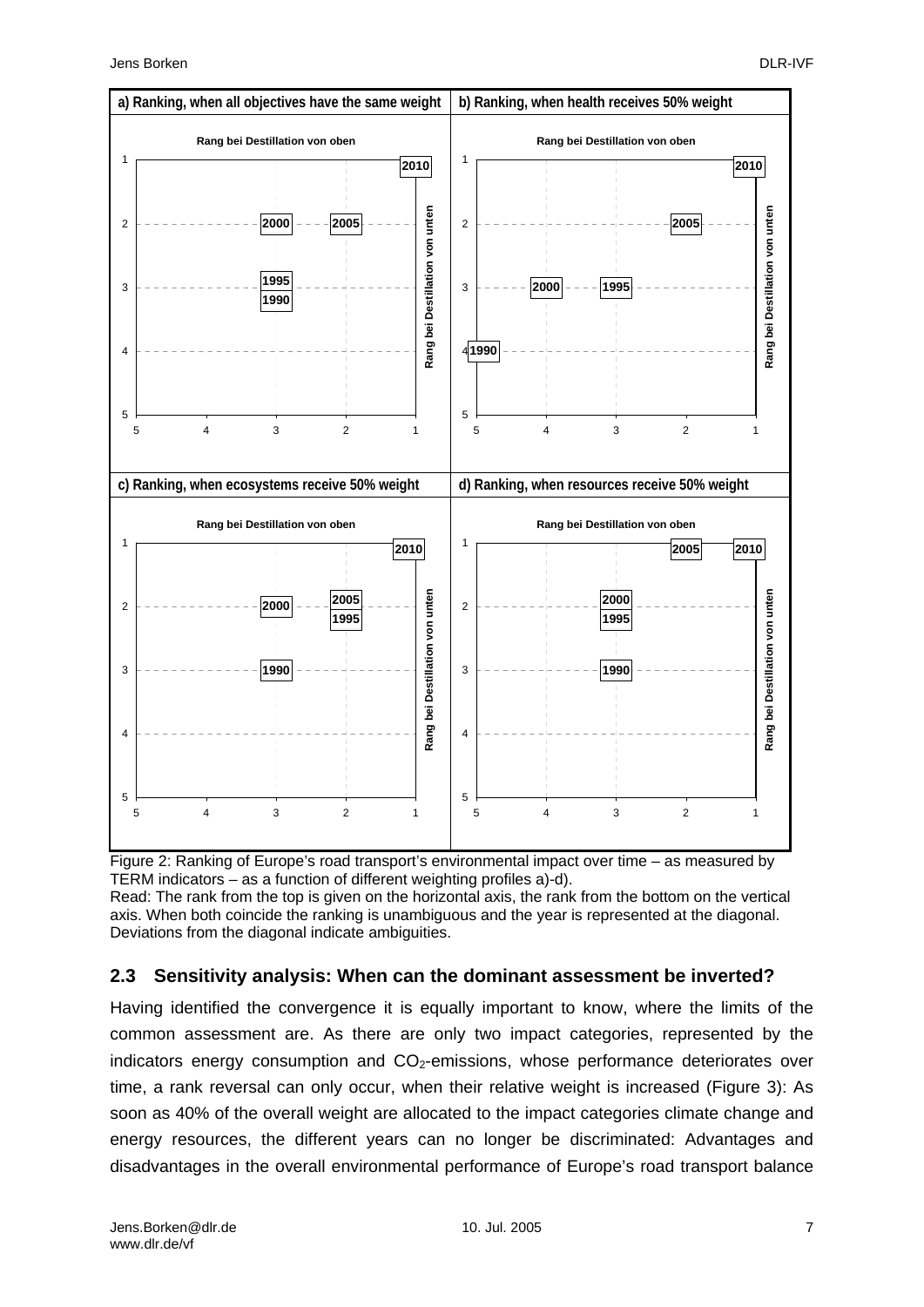each other and their changes are not decisive. As soon as 60% of the overall weight are allocated to these impact categories, their negative performance determines the overall negative assessment.

I.e. the generally positive assessment of the overall environmental performance of Europe's road transport can only be reversed if a relatively extreme assessment of the two counteracting impact categories is accepted, given an ordinal assessment logic.



Figure 3: Sensitivity analysis: No ranking is possible when the impact categories energy consumption and climate change receive 40% of the total weight (a), when they receive 60% or more (b), the environmental impact from Europe's road transport is judged to deteriorate with time (rank inversion).

A systematic sensitivity analysis of the technical parameters of the assessment method - the indifference and significance thresholds, the distillation degree – excludes any significant influence (Borken 2005): The variation of these parameters influences the resolution between the overall performance in the different years but does not change their ranking. Hence, the method does not pre-determine this result, but the monotonous performance of the indicators.

### **2.4 Decisive indicators**

As mentioned, of the original seven impact categories noise and air pollution do not play a great role in the assessment as their data are not reliable. The impact category 'accidents' can rely on highly precise fatalities data. But on its own this indicator will rarely receive enough weight – unless a veto power – to *decide* an assessment. The remaining reliable indicators can be split into two opposing groups: The indicators 'final energy consumption' and 'CO<sub>2</sub>-emissions' can be referred to the fossil fuel consumption and, likewise, 'land use' and 'fragmentation' can both be referred to the length of the extra-urban traffic infrastructure. In consequence their weight is always allocated in pairs and thus has decisive power (Table 3). As a matter of fact, the multi-criteria problem can – for road traffics' impacts – be focused on two key parameters, fossil fuel consumption and extra-urban infrastructure construction!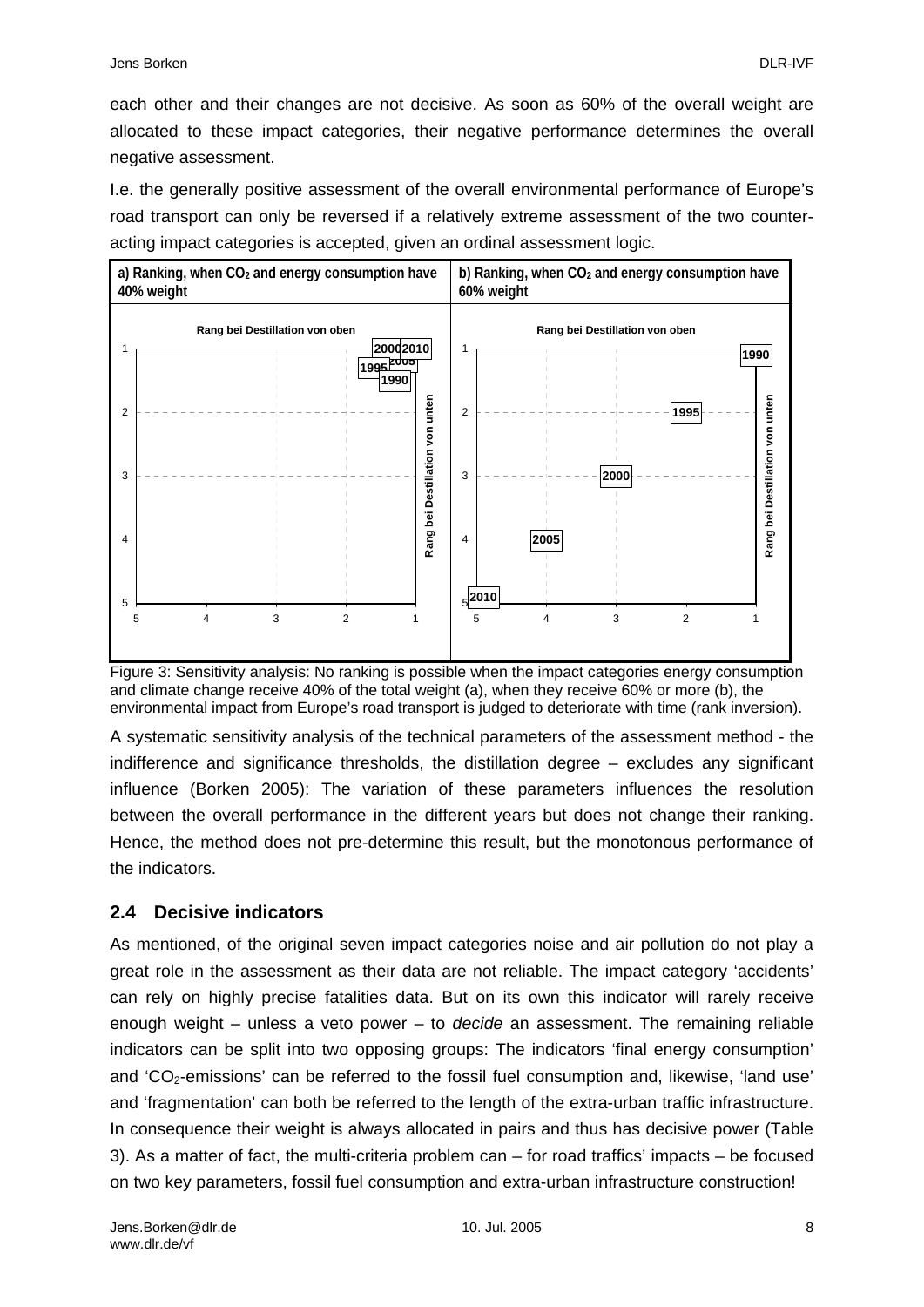| Key indicator                         | <b>Relevant for transport</b><br>and pertinent for impact | Reliable data<br>for EU15 1990 - 2010 | <b>Decisive</b>                              |  |
|---------------------------------------|-----------------------------------------------------------|---------------------------------------|----------------------------------------------|--|
| Final energy consumption              |                                                           |                                       | <b>Fossil fuel consumption</b>               |  |
| Emissions greenhouse gases            |                                                           |                                       |                                              |  |
| Unfragmented areas                    |                                                           |                                       | Extra-urban infra-<br>structure construction |  |
| Land take by traffic infrastructure   |                                                           |                                       |                                              |  |
| <b>Traffic fatalities</b>             |                                                           |                                       |                                              |  |
| pot. concentration of particles (PFP) |                                                           |                                       |                                              |  |
| Annoyance by traffic noise            |                                                           |                                       |                                              |  |

Table 3: Summary of selection steps and results for transport's environmental indicators.

Assuming continued reductions of traffic noise and pollutant emissions, the environmental performance of road transport in Europe can be further improved, if the fuel consumption is reduced and as much as possible decoupled from  $CO<sub>2</sub>$ -emission; furthermore, extra-urban infrastructure construction should be kept minimal and decoupled from fragmentation.

## **3 Summary and outlook**

This paper analysed to what extent a systematic, qualitative assessment can help to identify the most important parameters and provide a preliminary assessment that is stable for a wide range of value profiles. The main steps in the evaluation are a selection of representative indicators to focus attention and reduce all subsequent work significantly. Next, an inspection of the data uncertainties eliminates the non-reliable indicators. Subsequently, ELECTRE III identifies the converging assessments for a broad range of value schemes, and the sensitivity analysis identifies the limits of this agreement.

The ELECTRE III evaluation method is well suited when data are poor, when heterogeneous input shall be treated without potentially contentious conversions, and where strongly different value judgements occur. Its qualitative assessment logic seems particularly appropriate to reveal and facilitate compromise on the important issues, to identify its limits and thus to select for the relevant issues for a subsequent quantitative analysis.

## **4 Appendix**

#### **Detailed criteria for indicator selection**

We are not concerned with proposing an *ideal* set of indicators; on the contrary, we analyse how to make the most of real-world indicators and data. Twenty-four indicators have originally been put forward for nine environmental impact categories (EEA 1999, 2002). A minimal set has been selected on the following grounds:

- − The indicators must not be redundant, therefore choose
	- either final energy consumption or emissions of climate gases to represent the impact category climate change,
	- either exposition to or annoyance by traffic noise to represent the impact category noise;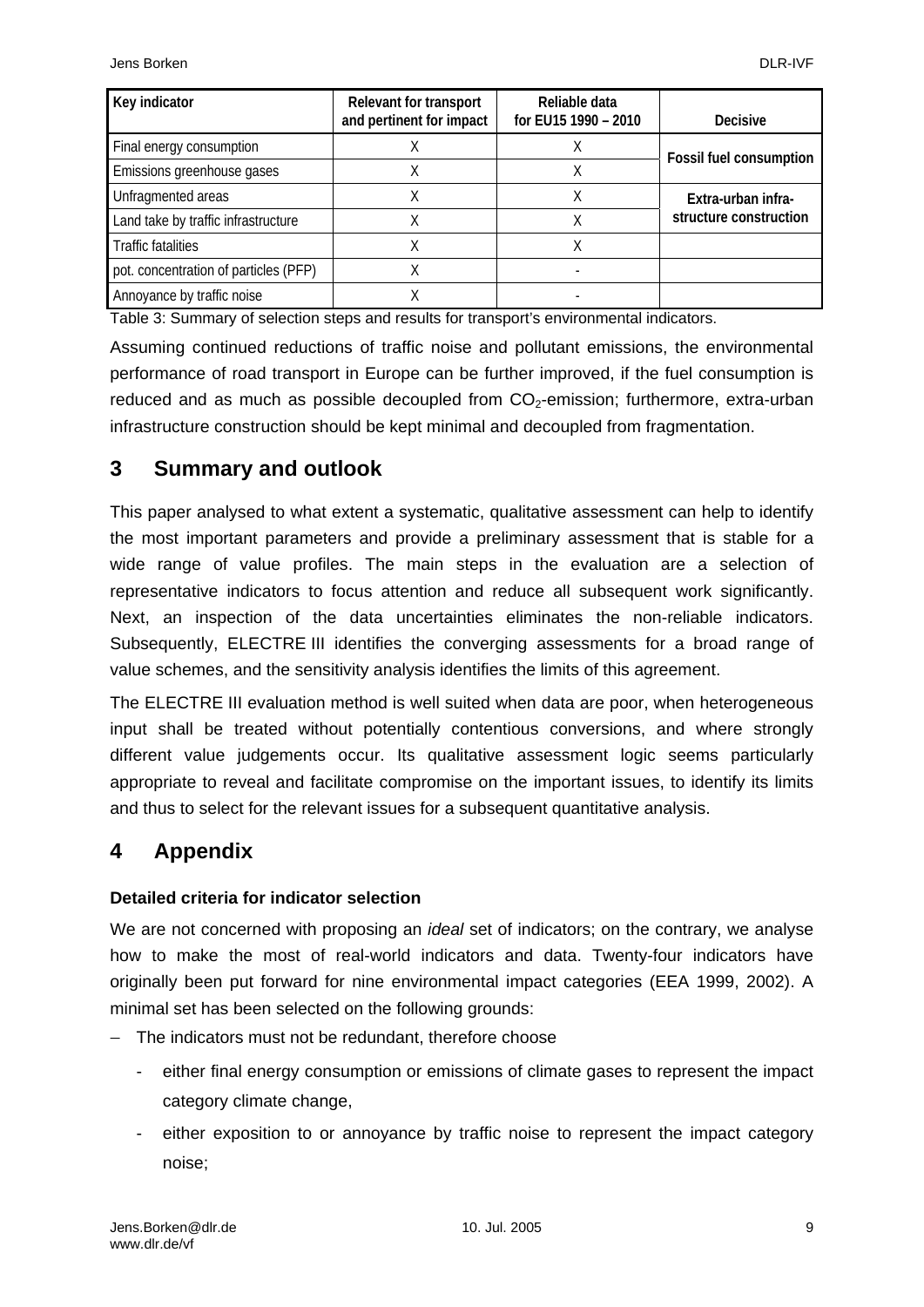- either traffic's emission of air pollutants or the share of traffic to air pollutants ambient concentrations to represent air pollution impacts;
- either fragmentation by traffic infrastructure or traffic's contribution to eutrophication and acidification to represent biodiversity impacts.
- − The indicators must be specific for transport as cause *as well as* pertinent for a relevant environmental impact. As their environmental importance is not reasoned, the indicators
	- 'proximity of traffic infrastructure to nature reserves',
	- 'number of end-of-life vehicles and tyres', and
	- 'number of discovered oil slicks'

are not included in the assessment.

- − The road traffic must be a relevant cause. Here we demand at least 5% contribution to the total impact. Below this margin are
	- emissions of ozone-depleting substances, as measured in ODP-units, and
	- the share of waste from end-of-life vehicles and tyres.

Each impact category and the respective indicators have been analysed in detail in (Borken 2005) and are not part of this paper. The systematic analysis identifies, for road traffic's environmental impacts, seven key indicators out of initially twenty-four (Table 1). These indicators are proposed here also for consideration in a Strategic Environmental Assessment.

#### **Acknowledgements:**

Des grandes parties de cette recherche ont été effectué lors de mon séjour scientifique au Laboratoire Transports et Environnement de l'INRETS, à Bron. Je remercie beaucoup le directeur, M J. Beaumont, et son équipe pour leurs hospitalité, aussi que le directeur de mon laboratoire mére, M R. Kühne, pour m'avoir donné du congés.

## **5 References**

- Borken, J. 2003: Assessment of Transport's Impact on Health and Environment in Germany. In: Proceedings of the ECTRI-FERSI Young Researchers Seminar 16-18 Dec 2003, ECTRI-Report 2003-03. Bron/France.
- Borken, J. 2005: Umweltindikatoren als ein Instrument der Technikfolgenabschätzung Selektion, Aggregation und multi-kriterielle Bewertung am Beispiel des Verkehr. [Environmental indicators as a tool for technology impact assessment – Selection, aggregation and multicriteria assessment for the example of transport.] PhD dissertation at the Faculty for Applied Sciences, University Freiburg/Breisgau. April 2005. 153 pp.
- COST 350: Integrated Assessment of Environmental Impact of Traffic and Transport Infrastructure. European Cooperation in the field of scientific and technical research – Action 350. 2001- 2005.
- de Leeuw, F. 2002: A set of emission indicators for long-range transboundary air pollution. Environmental Science & Technology (5), 135-145.